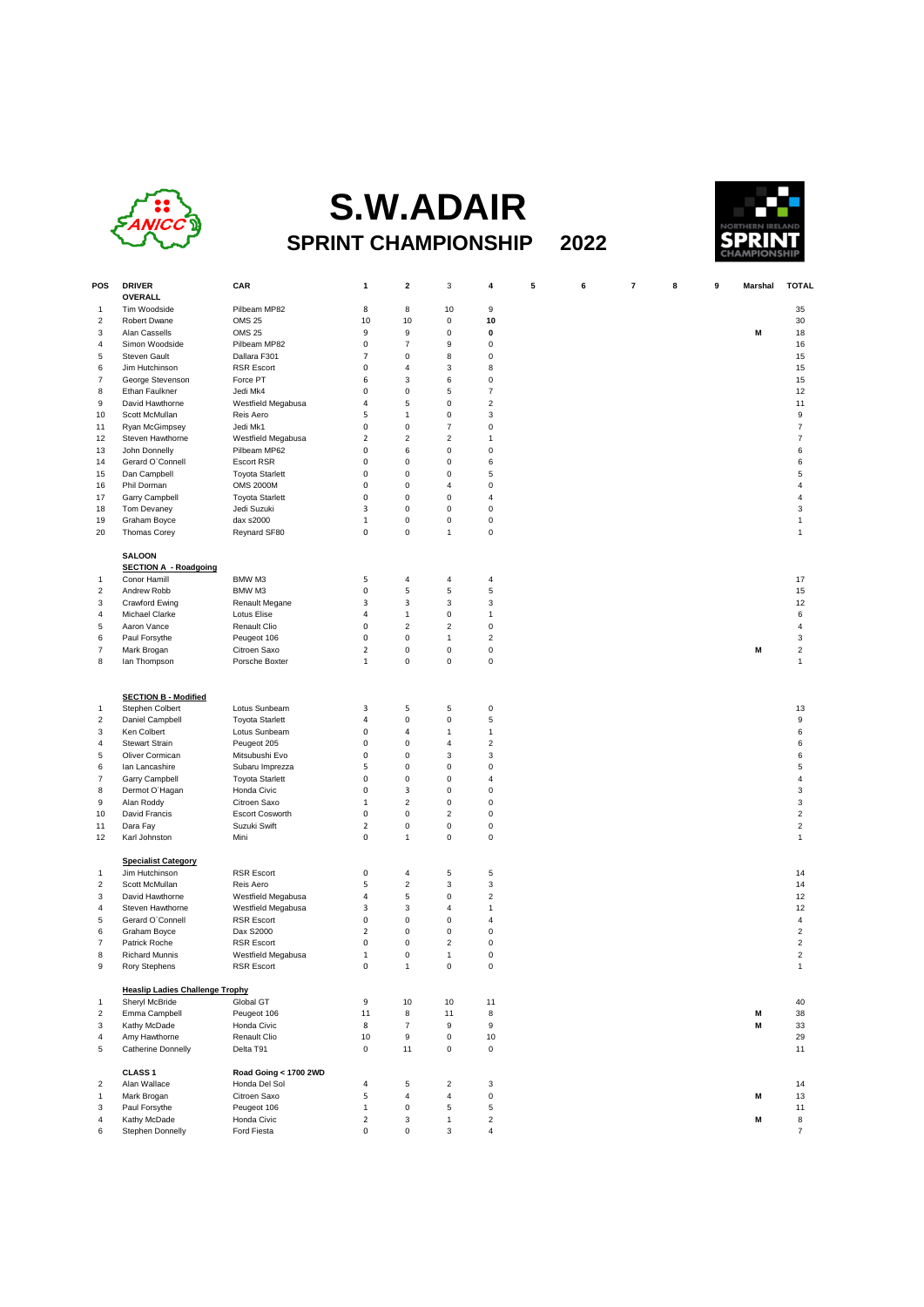| 5                         | Arnie Wishart         | Peugeot 106                                  | 3              | $\mathbf 0$               | 0                       | $\mathbf 0$             | M | 3                       |
|---------------------------|-----------------------|----------------------------------------------|----------------|---------------------------|-------------------------|-------------------------|---|-------------------------|
|                           |                       |                                              |                |                           |                         |                         |   |                         |
|                           |                       |                                              |                |                           |                         |                         |   |                         |
|                           |                       |                                              |                |                           |                         |                         |   |                         |
|                           | CLASS <sub>2a</sub>   | Road Going > 1700 2WD                        |                |                           |                         |                         |   |                         |
| 1                         | Conor Hamill          | BMW M3                                       | 5              | 4                         | 4                       | 4                       |   | 17                      |
| 3                         | Andrew Robb           | BMW M3                                       | 0              | 5                         | 5                       | 5                       |   | 15                      |
| 3                         | Crawford Ewing        | Renault Megane                               | 3              | 3                         | 3                       | 3                       |   | 12                      |
| 4                         | Michael Clarke        | Lotus Elise                                  | $\overline{4}$ | $\overline{1}$            | 0                       | $\overline{c}$          |   | $\overline{7}$          |
| 5                         | Aaron Vance           | Renault Clio                                 | 0              | $\overline{2}$            | $\overline{\mathbf{c}}$ | $\mathsf 0$             |   | $\overline{\mathbf{4}}$ |
| 6                         | lan Thompson          | Porsche Boxter                               | $\overline{2}$ | $\mathsf 0$               | $\mathbf{1}$            | $\mathbf{1}$            |   | $\sqrt{4}$              |
| $\overline{\mathfrak{c}}$ | Amy Hawthorne         | Renault Clio                                 | $\mathbf{1}$   | $\mathbf 0$               | 0                       | $\mathsf 0$             |   | $\mathbf{1}$            |
|                           |                       |                                              |                |                           |                         |                         |   |                         |
|                           | CLASS 2b              | Road Cars Series Production cars Mazda MX5   |                |                           |                         |                         |   |                         |
|                           |                       | Mazda MX5                                    | 4              | 5                         | 4                       |                         |   |                         |
| 1                         | Paul Magill           |                                              |                |                           |                         | 4                       |   | 19                      |
| $\overline{\mathbf{c}}$   | Adam Brogan           | Mazda MX5                                    | 5              | $\pmb{0}$                 | 5                       | 5                       |   | 15                      |
| 3                         | Conor O'Boyle         | Mazda MX5                                    | 3              | $\pmb{0}$                 | 3                       | 3                       |   | 9                       |
| 4                         | Barry McCann          | Mazda MX5                                    | $\overline{2}$ | $\mathbf 0$               | $\overline{c}$          | $\pmb{0}$               |   | $\sqrt{4}$              |
| 5                         | Mark Smyth            | Mazda MX5                                    | $\mathbf{1}$   | $\pmb{0}$                 | $\mathbf{1}$            | $\overline{c}$          |   | 4                       |
|                           |                       |                                              |                |                           |                         |                         |   |                         |
|                           | CLASS <sub>3</sub>    | Road Going 4WD                               |                |                           |                         |                         |   |                         |
| 1                         | Alfred Robb           | Toyota GR Yaris                              | 5              | 5                         | 3                       | 5                       |   | 18                      |
| $\overline{2}$            | Paul Grady            | Subaru Imprezza                              | 0              | $\overline{4}$            | $\overline{\mathbf{4}}$ | 4                       | M | 12                      |
| 3                         | <b>Tony Grady</b>     | Subaru Imprezza                              | 0              | $\mathsf 3$               | 5                       | 3                       | M | 11                      |
|                           |                       |                                              |                |                           |                         |                         |   |                         |
|                           | <b>CLASS 5</b>        | <b>Road Going Specialist</b>                 |                |                           |                         |                         |   |                         |
| 1                         | <b>Richard Munnis</b> | Westfield Megabusa                           | 5              | $\sqrt{5}$                | 5                       | $\sqrt{4}$              |   | 19                      |
| $\overline{c}$            | Andy Hawthorne        | Westfield SEIW                               | 4              | $\mathbf 0$               | $\overline{\mathbf{4}}$ | 5                       |   | 13                      |
| 3                         | Davis Buick           | <b>MNR Vortex</b>                            | 0              | $\mathbf 0$               | 3                       | 3                       |   | 6                       |
|                           |                       |                                              |                |                           |                         |                         |   |                         |
| 4                         | Gardiner McIlwaine    | Westfield SEI                                | 0              | $\mathbf 0$               | 0                       | $\boldsymbol{2}$        |   | $\overline{c}$          |
|                           |                       |                                              |                |                           |                         |                         |   |                         |
|                           | <b>CLASS 6A</b>       | <b>Modified Limited 8V</b>                   |                |                           |                         |                         |   |                         |
| 1                         | Karl Johnston         | Mini Cooper                                  | 5              | $\sqrt{5}$                | 5                       | 5                       |   | 20                      |
| $\boldsymbol{2}$          | Gary Milligan         | Mini 1400                                    | $\overline{4}$ | $\mathbf 0$               | $\overline{\mathbf{4}}$ | 3                       | M | 11                      |
| 3                         | Chris Nicholl         | Mini                                         | 3              | $\overline{4}$            | 0                       | $\sqrt{4}$              |   | 11                      |
| 4                         | David Evans           | Peugeot 205 gti                              | $\mathsf 0$    | $\mathbf 0$               | 3                       | $\boldsymbol{2}$        | M | 5                       |
| 5                         | James Schofield       | Peugeot 205 gti                              | $\mathsf 0$    | 3                         | 0                       | $\mathsf 0$             |   | 3                       |
|                           |                       |                                              |                |                           |                         |                         |   |                         |
|                           |                       |                                              |                |                           |                         |                         |   |                         |
|                           | <b>CLASS 6B</b>       | <b>Modified Limited 16V</b>                  |                |                           |                         |                         |   |                         |
| $\mathbf{1}$              | Ken Colbert           | <b>Talbot Sunbeam</b>                        | 3              | 4                         | 4                       | 5                       |   | 16                      |
| $\overline{\mathbf{c}}$   | Stephen Colbert       | <b>Talbot Sunbeam</b>                        | 5              | $\sqrt{5}$                | 5                       | $\mathsf 0$             |   | 15                      |
| 3                         | Dessie Martin         | Honda Civic                                  | $\overline{2}$ | $\overline{2}$            | 3                       | $\boldsymbol{2}$        |   | 9                       |
|                           |                       |                                              |                |                           |                         |                         |   |                         |
| 4                         | James Lightbody       | <b>BMW Mini</b>                              | 0              | $\pmb{0}$                 | $\overline{c}$          | $\overline{\mathbf{4}}$ |   | 6                       |
| 5                         | Andrew Kernohan       | Renault Clio                                 | 0              | $\overline{1}$            | 1                       | 3                       |   | 5                       |
| 6                         | Dara Fay              | Suzuki Swift                                 | 4              | $\mathbf 0$               | 0                       | 0                       |   | 4                       |
| $\overline{7}$            | Gareth Blaine         | Focus ST                                     | $\mathbf{1}$   | 3                         | 0                       | 0                       |   | 4                       |
|                           |                       |                                              |                |                           |                         |                         |   |                         |
|                           | <b>CLASS7</b>         | <b>Modified Specialist</b>                   |                |                           |                         |                         |   |                         |
| 1                         | Scott McMullan        | Reis Aero                                    | 5              | $_{\rm 3}$                | 4                       | 5                       |   | 17                      |
| $\overline{c}$            | Steven Hawthorne      | Westfield                                    | 3              | $\overline{4}$            | 5                       | 3                       |   | 15                      |
| 3                         | David Hawthorne       | Westfield                                    | $\overline{a}$ | $\sqrt{5}$                | 0                       | $\overline{4}$          |   | 13                      |
| 4                         | Graham Boyce          | Dax S2000                                    | $\overline{2}$ | $\overline{2}$            | 0                       | 0                       |   | $\overline{4}$          |
| 5                         | lan Robinson          | Locost Megablade                             | $\mathbf 1$    | $\mathbf 0$               | 0                       | $\overline{c}$          |   | 3                       |
|                           |                       |                                              |                |                           |                         |                         |   |                         |
|                           | <b>CLASS 8</b>        | <b>Sports Libre Saloon Cars</b>              |                |                           |                         |                         |   |                         |
| 1                         | Jim Hutchinson        | <b>RSR Escort</b>                            | 0              | 5                         | 5                       | 5                       |   | 15                      |
| $\overline{\mathbf{c}}$   | Richard O'Mahoney     | <b>RSR Escort</b>                            | 5              | $\ensuremath{\mathsf{3}}$ | 3                       | $\mathsf 0$             |   | 11                      |
|                           |                       |                                              | $\Omega$       | $\overline{4}$            | 0                       |                         |   | $\sqrt{4}$              |
| 3                         | Rory Stephens         | <b>RSR Escort</b>                            | 0              | $\pmb{0}$                 | 4                       | 0                       |   |                         |
| 4                         | Patrick Roche         | <b>RSR Escort</b>                            |                |                           |                         | $\pmb{0}$               |   | 4                       |
| 5                         | Gerard O'Connell      | <b>RSR Escort</b>                            | 0              | $\mathsf 0$               | 0                       | $\sqrt{4}$              |   | $\overline{4}$          |
| 6                         | Seumas Hobbs          | Maguire Mini                                 | 0              | $\mathbf 0$               | $\mathsf 0$             | 3                       |   | $\overline{4}$          |
|                           |                       |                                              |                |                           |                         |                         |   |                         |
|                           | CLASS 9a              | Sports Libre saloon 2WD                      |                |                           |                         |                         |   |                         |
| 1                         | Dan Campbell          | <b>Toyota Starlet</b>                        | 5              | $\overline{2}$            | 0                       | 5                       |   | 12                      |
| $\boldsymbol{2}$          | Emma Campbell         | Peugeot 106                                  | $\overline{a}$ | $\overline{4}$            | $\overline{\mathbf{c}}$ | $\mathbf 2$             | M | 12                      |
| 3                         | Jason Frazer          | Rover Metro GTI                              | 3              | $\mathbf{3}$              | 3                       | 3                       | M | 12                      |
| 4                         | Damien Corey          | Mini                                         | 0              | $\overline{5}$            | $\overline{\mathbf{4}}$ | $\mathsf 0$             |   | 9                       |
| 5                         | David Frances         | <b>Escort Cosworth</b>                       | 0              | $\mathsf 0$               | 5                       | 0                       |   | 5                       |
| 6                         | Garry Campbell        | <b>Toyota Starlet</b>                        | 0              | $\mathbf 0$               | $\mathsf 0$             | 4                       |   | 4                       |
|                           |                       |                                              |                |                           |                         |                         |   |                         |
|                           | <b>CLASS 9b</b>       | Sports Libre Closed Wheel Sports Racing Cars |                |                           |                         |                         |   |                         |
| $\mathbf{1}$              | Sheryl McBride        | Global GT1                                   | 5              | 5                         | 5                       | 5                       |   | 20                      |
|                           |                       |                                              |                |                           |                         |                         |   |                         |
|                           | CLASS 10              | Sports Libre Rally Car < 1650cc 2WD          |                |                           |                         |                         |   |                         |
|                           |                       | Honda Civic                                  |                |                           |                         |                         |   |                         |
| $\mathbf{1}$              | Dermot O'Hagan        |                                              | 4              | 5                         | 5                       | 5                       |   | 19                      |
| $\overline{\mathbf{c}}$   | Alan Roddy            | Citroen Saxo                                 | 5              | $\overline{4}$            | 4                       | $\overline{4}$          |   | 17                      |
| 3                         | Andrew Strain         | Peugeot 205 GTI                              | 3              | 3                         | 0                       | 3                       |   | 9                       |
| 4                         | <b>Brian Little</b>   | Ford Escort G3                               | $\overline{2}$ | $\overline{2}$            | 0                       | $\mathsf 0$             |   | $\overline{4}$          |
| 5                         | Joshua Baird          | Vauxhall Corsa                               | $\mathbf{1}$   | $\mathbf 0$               | 0                       | $\mathsf 0$             |   | $\mathbf{1}$            |
|                           |                       |                                              |                |                           |                         |                         |   |                         |
|                           | CLASS 11              | Sports Libre Rally Car > 1650cc 2WD          |                |                           |                         |                         |   |                         |
| 1                         | Derek Robinson        | <b>Talbot Sunbeam</b>                        | 0              | $\,$ 5 $\,$               | 3                       | $\sqrt{4}$              |   | 12                      |
| $\boldsymbol{2}$          | Stewart Strain        | Peugeot 205                                  | $\mathbf 0$    | $\mathsf 0$               | 5                       | 5                       |   | 10                      |
|                           |                       |                                              |                |                           |                         |                         |   |                         |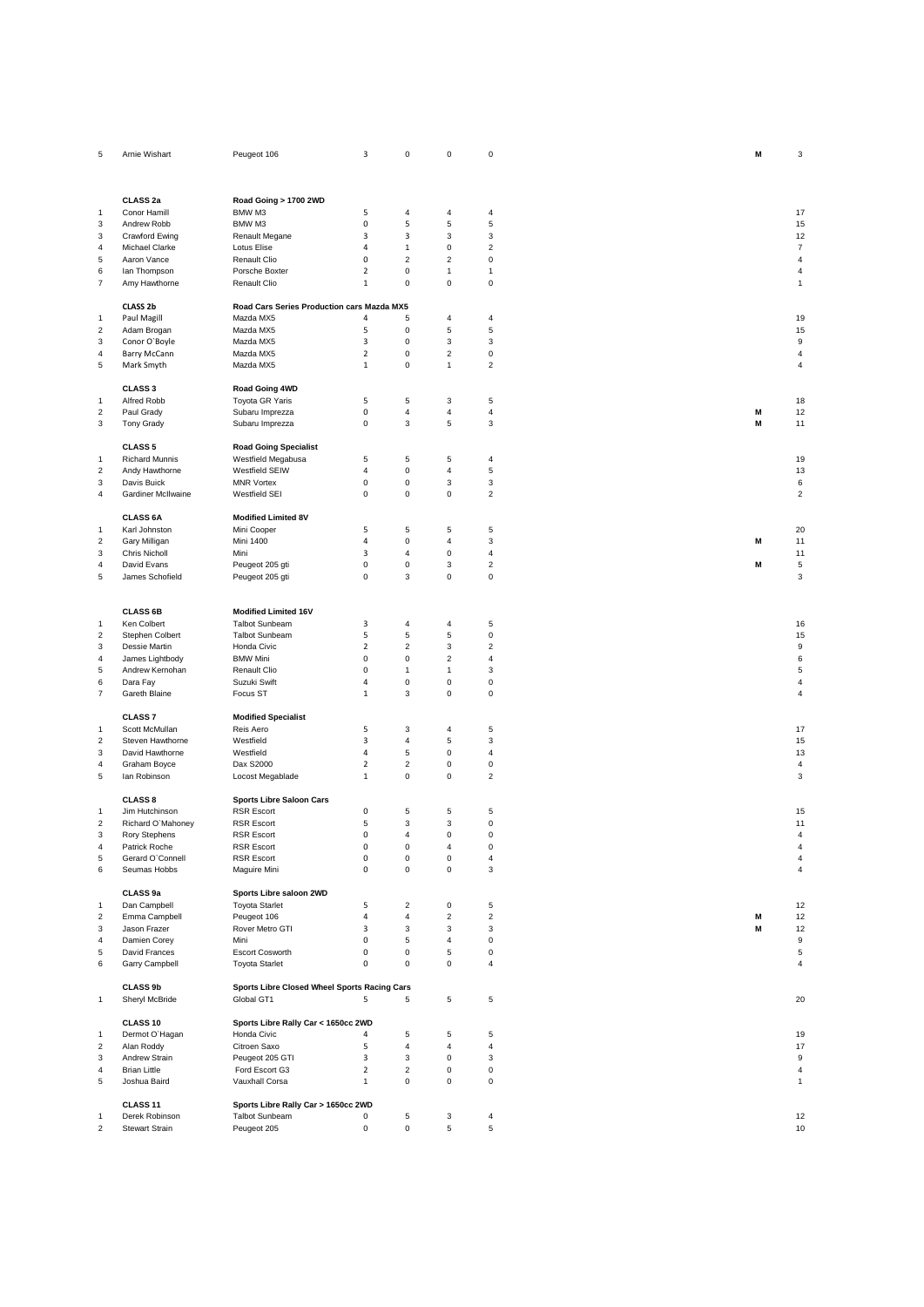| 3                       | Kevin McLaughlin    | Vauxhall Nova                  | $\mathsf 0$    | $\mathbf 0$    | 4              | $\mathbf 0$    |   | $\overline{4}$   |
|-------------------------|---------------------|--------------------------------|----------------|----------------|----------------|----------------|---|------------------|
|                         | CLASS <sub>12</sub> | <b>Sports Libre 4WD</b>        |                |                |                |                |   |                  |
| $\mathbf{1}$            | Oliver Cormican     | Mitsubushi Evo                 | $\mathsf 0$    | $\sqrt{5}$     | 5              | $\,$ 5 $\,$    |   | 15               |
| $\overline{2}$          | lan Lncashire       | Subaru Imprezza                | 5              | $\mathbf 0$    | $\mathbf 0$    | $\mathbf 0$    |   | 5                |
|                         |                     |                                |                |                |                |                |   |                  |
|                         | CLASS <sub>13</sub> | Racing cars FF                 |                |                |                |                |   |                  |
| $\mathbf{1}$            | Henry Campbell      | Reynard FF89                   | 4              | $\overline{4}$ | 5              | 5              |   | 18               |
| $\overline{2}$          | Mike Todd           | Mondiale M89s                  | 5              | $\overline{5}$ | $\mathbf 0$    | $\mathbf 0$    |   | $10$             |
| 3                       | Stephen Wishart     | Swift SC96                     | $\mathbf 0$    | $\overline{2}$ | $\overline{4}$ | $\mathbf 0$    |   | $\,6\,$          |
| $\overline{4}$          | Nicholas Todd       | Mondiale M89s                  | 3              | 3              | $\mathbf 0$    | $\mathsf 0$    |   | $\,6\,$          |
| 5                       | John Whitley        | FF Swift                       | $\overline{2}$ | $\mathbf 0$    | $\mathbf 0$    | $\mathbf 0$    |   | $\overline{2}$   |
|                         | CLASS <sub>14</sub> | Racing Cars 1400cc             |                |                |                |                |   |                  |
| $\mathbf{1}$            | George Stevenson    | Force PT                       | 5              | 5              | 4              | 4              |   | 18               |
| $\overline{\mathbf{c}}$ | Ethan Faulkner      | Jedi Mk4                       | $\mathbf 0$    | $\mathbf 0$    | 3              | 5              |   | 8                |
| 3                       | Thomas Corey        | Reynard SF80                   | 3              | $\overline{4}$ | $\mathbf{1}$   | $\mathbf 0$    |   | 8                |
| $\overline{4}$          | Ryan McGimpsey      | Jedi Mk1                       | 0              | $\mathbf 0$    | 5              | $\mathbf 0$    |   | $\mathbf 5$      |
| 5                       | Tom Devaney         | Jedi Suzuki                    | 4              | $\mathbf 0$    | $\mathbf 0$    | $\mathsf 0$    |   | $\overline{4}$   |
| 6                       | Catherine Donnelly  | DeltaT91                       | $\mathbf 0$    | $\mathbf{3}$   | $\mathbf 0$    | $\mathbf 0$    |   | $\mathbf 3$      |
| $\overline{7}$          | Phil Dorman         | <b>OMS2000M</b>                | $\mathbf 0$    | $\mathbf 0$    | $\overline{2}$ | $\mathbf 0$    |   | $\overline{2}$   |
|                         | CLASS <sub>15</sub> | <b>Racing Cars Other</b>       |                |                |                |                |   |                  |
| $\mathbf{1}$            | Robert Dwane        | <b>OMS 25</b>                  | 5              | $\overline{5}$ | $\mathbf 0$    | 5              |   | 15               |
| $\overline{2}$          | Tim Woodside        | Pilbeam MP82                   | 3              | 3              | 5              | $\overline{4}$ |   | 15               |
| 3                       | Alan Cassells       | <b>OMS 25</b>                  | 4              | $\overline{4}$ | $\Omega$       | $\mathbf 0$    | M | 8                |
| 4                       | Simon Woodside      | Pilbeam MP82                   | $\mathbf 0$    | $\overline{2}$ | $\overline{4}$ | $\mathbf 0$    |   | $\,6\,$          |
| 5                       | Steven Gault        | Dallara F301                   | $\overline{2}$ | $\mathbf 0$    | 3              | $\mathbf 0$    |   | $\mathbf 5$      |
| 6                       | John Donnelly       | Pilbeam MP62                   | $\mathbf 0$    | $\overline{1}$ | $\overline{c}$ | $\mathsf 0$    |   | $\mathbf 3$      |
|                         | CLASS 16A           | <b>Historic Road Going</b>     |                |                |                |                |   |                  |
| $\mathbf{1}$            | Gerry McGarrity     | Mini                           | $\mathsf 0$    | 5              | 5              | 5              |   | 15               |
| $\overline{2}$          | <b>Bill Blair</b>   | Mini                           | 3              | $\overline{4}$ | $\overline{4}$ | $\overline{c}$ |   | 13               |
| 3                       | Mervyn Getty        | <b>MG BGT Sebring</b>          | $\overline{c}$ | $\overline{2}$ | $\overline{c}$ | $\overline{4}$ |   | 10               |
| $\overline{4}$          | David Cochrane      | Escort Mk1                     | 5              | $\overline{1}$ | $\mathbf{1}$   | $\mathbf 0$    |   | $\overline{7}$   |
| 5                       | lan Paget           | Mini                           | $\overline{4}$ | $\mathbf{3}$   | $\mathbf 0$    | $\mathsf 0$    |   | $\boldsymbol{7}$ |
| 6                       | Vincent Rodgers     | MG BGT Sebring                 | $\mathbf{1}$   | $\mathbf 0$    | 3              | 3              |   | $\overline{7}$   |
|                         | <b>CLASS 16B</b>    | <b>Historic Non Road Going</b> |                |                |                |                |   |                  |
| 1                       | Robert Coulter      | Lotus Cortina                  | 0              | 5              | 5              | $\mathsf 0$    |   | 5                |